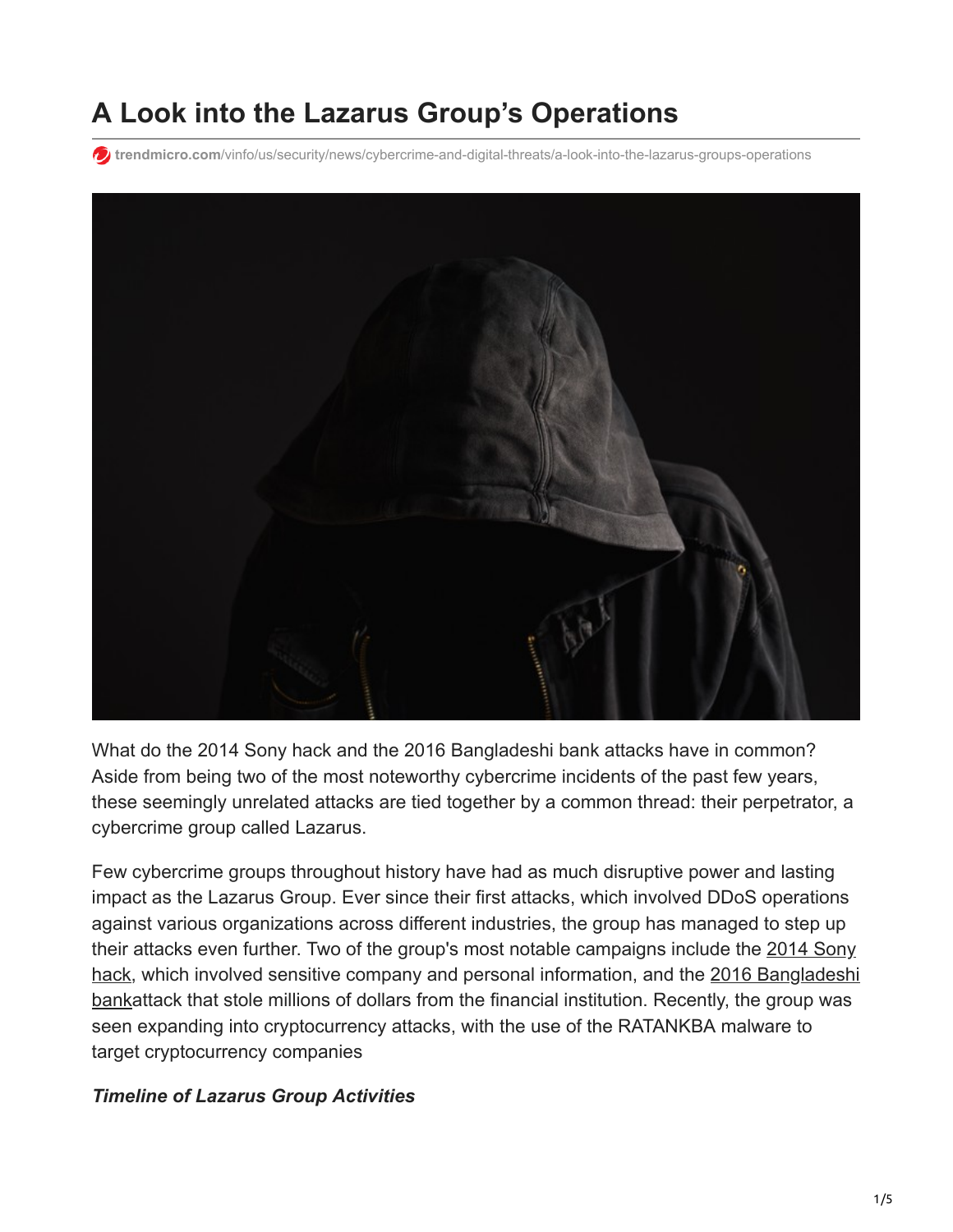The Lazarus group has had multiple operations over the years, most of which involve either disruption, sabotage, financial theft or espionage. The organization also has "spin-off" groups, which focus on specific kinds of attacks and targets:

### *Bluenoroff***:**

A subgroup focused on attacking foreign financial institutions. They are responsible for a wide array of financial theft incidents, including the aforementioned attack on a Bangladeshi bank.

## *Andariel***:**

A subgroup focused on South Korean organizations and businesses using specifically tailored methods created for maximum effectivity.

The chart below shows a timeline of the group's activities and objectives over the years.

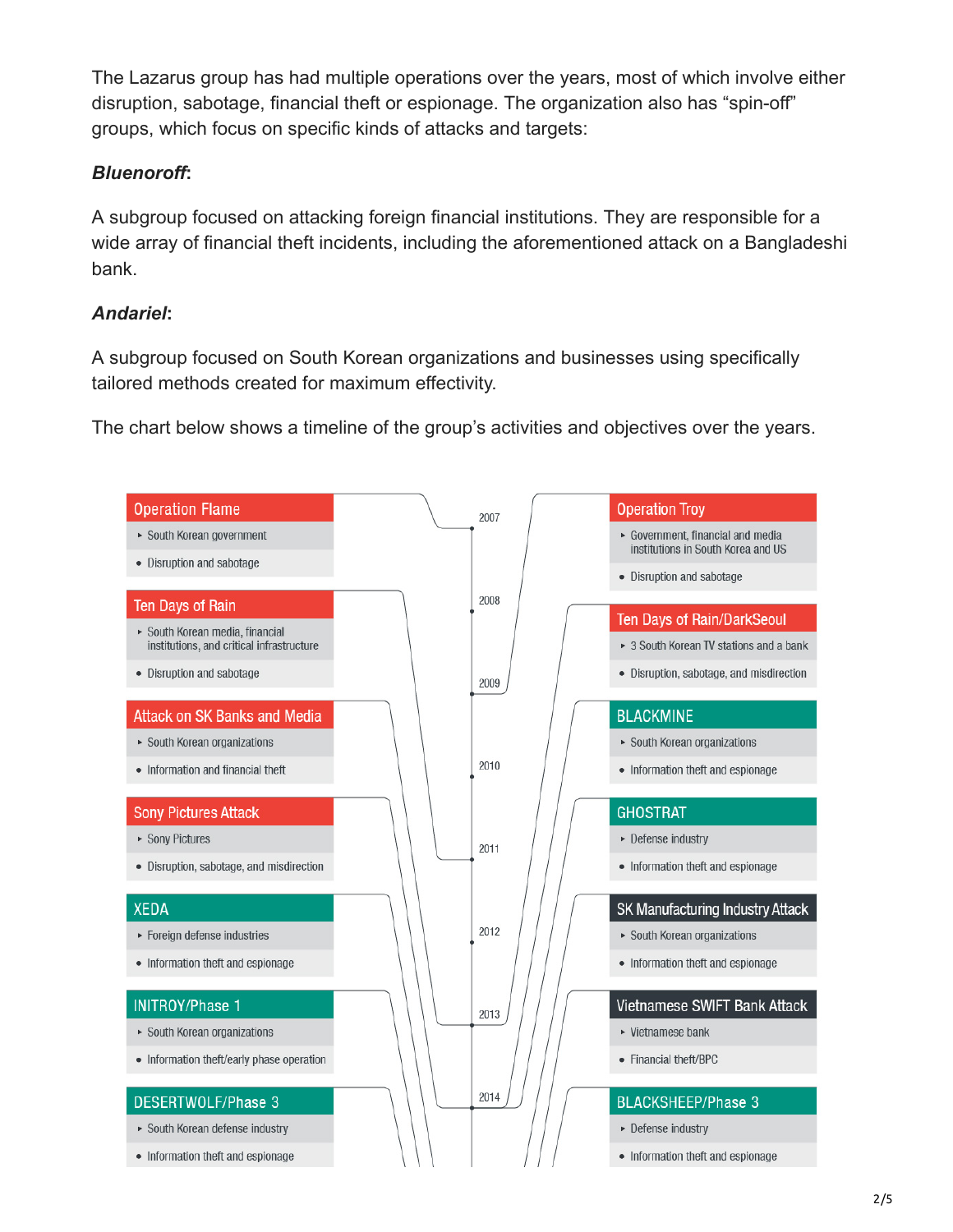

# *Figure 1: Timeline of Lazarus Group activities*

A quick glance at the timeline of the group's activities provides clues on the way they operate. Lazarus and its various subgroups will typically perform disruption and misdirection operations as part of their objectives. The group is fairly versatile as well, as they use a wide variety of tools and tactics to perform their attacks. Here are some examples of the group's objectives, tools, and procedures:

#### *Notable Tactics of Lazarus*

#### *Disruption*

The disruptive operations performed by Lazarus involve DDOS attacks and Wipers with timebased triggers. These include KILLMBR with a hard-coded wiping date, and QDDOS, which has duration date that wipes data ten days after infection. DESTOVER, a backdoor equipped with wiping capabilities, is another example.

#### *Misdirection*

Lazarus also included misdirection on some of their campaigns. Some operations were disguised as hacktivist activities, with groups such as "GOP," "WhoAmI," and "New Romanic Army" claiming responsibility for these alleged hacktivism attacks. They also tried to emulate the modus operandi of hacktivists by defacing web pages and leaking information.

Lazarus also plants false flags inside their tools as another misdirection technique. One example is the KLIPOD backdoor, which uses Romanized Russian words for its backdoor commands. While it is possible that Lazarus has members from different countries, the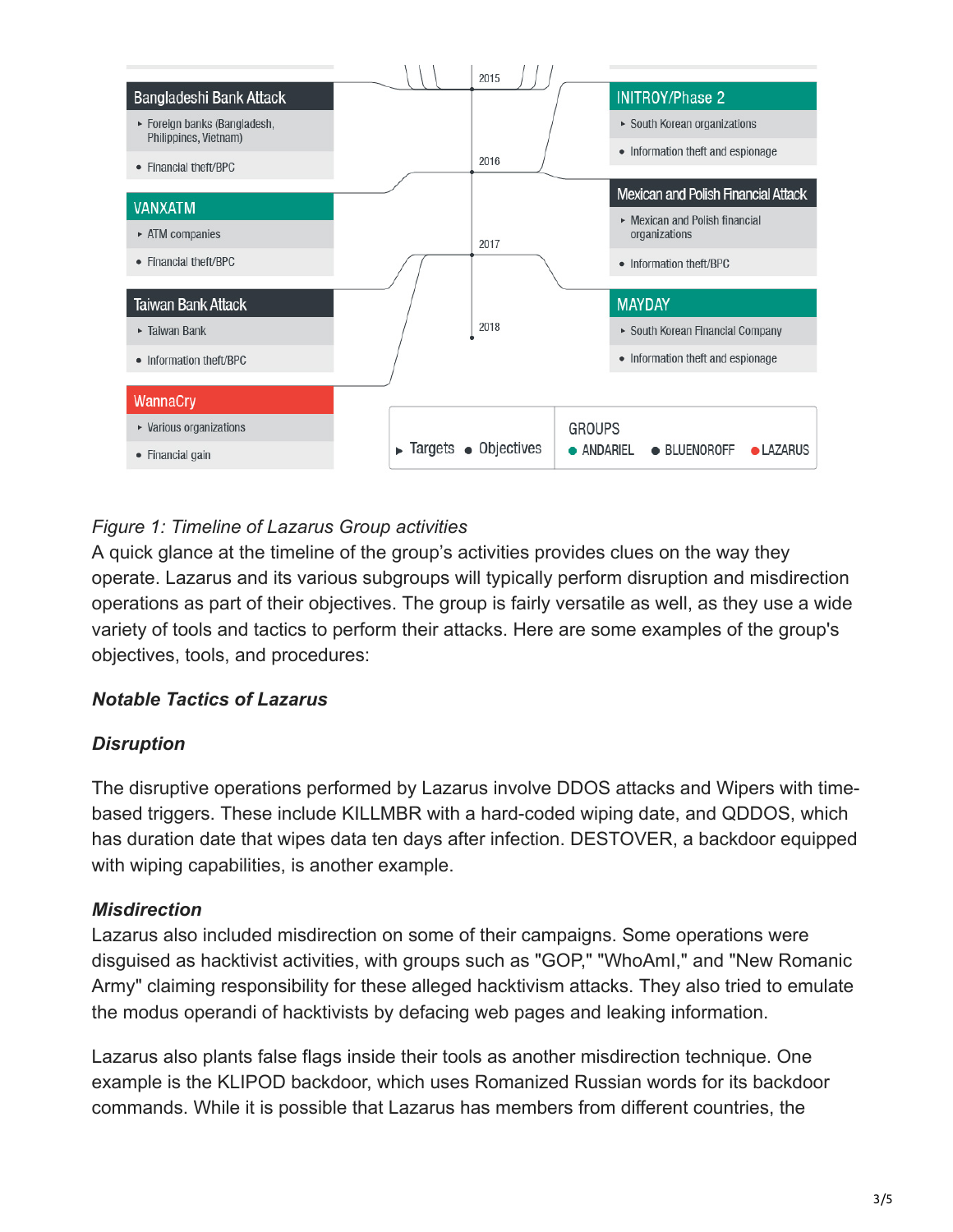Romanized Russian words do not appear to be written by a native speaker, and arguably used for misdirection.

While the objectives of these attacks vary from sabotage to financial gain, Lazarus did put some effort to misdirect attribution efforts towards other entities.

## *Protectors*

Lazarus makes use of commercially available protectors for its tools. However, during their actual attacks, we have seen them deploy both protected and unprotected versions of their tools on the same target:

# *Anti-Forensics*

Lazarus also employed some anti-forensics techniques in their operations, which include:

- **Separation of components:** In the later years of Lazarus operations, particularly operations related to the Bluenoroff subgroup, they made use of component separation for their malware
- **Command line tools:** Lazarus, again via Bluenoroff, makes use of command line backdoors and installers. Aside from separating the components, they also require specific arguments for execution. The installer of the Nestegg framework, for example, requires a password as an argument along with other switches. Their backdoor KLIPOD, on the other hand, receives its C2 server as a command line argument.
- **Disk Wiping**: Lazarus previously used wipers for disruption and sabotage. In later years, wiper samples in various forms can still be seen in their operations, although there are no reports of it being used. In particular, DESTOVER samples were seen in some of Bluenoroff operations, but no actual wiping occurred or was reported. In addition, command line forms of wiper tools were also recovered. These wipers may have been designed to wipe traces of the attacker's activities after the campaign has been completed, to leave as little evidence as possible.
- **Prefetch, event logs, and MFT record wipers**: In an effort to cover their tracks, Lazarus later made use of tools that can delete evidence. These include prefetch deletion, event logs deletion which support various OS versions, and MFT record wiping.

## **Defending against threats posed by Lazarus and other similar attacks:**

The Lazarus Group—and any kind of [targeted attack](https://www.trendmicro.com/vinfo/us/security/news/cyber-attacks/understanding-targeted-attacks-goals-and-motives)—is dangerous because of the wide variety of tools at their disposal and the different tactics they use depending on their targets and their objectives. This means that an organization's security and IT professionals must ensure that every corner of their network infrastructure is secure from different kinds of attacks. This includes ensuring that all machines connected to the network are always